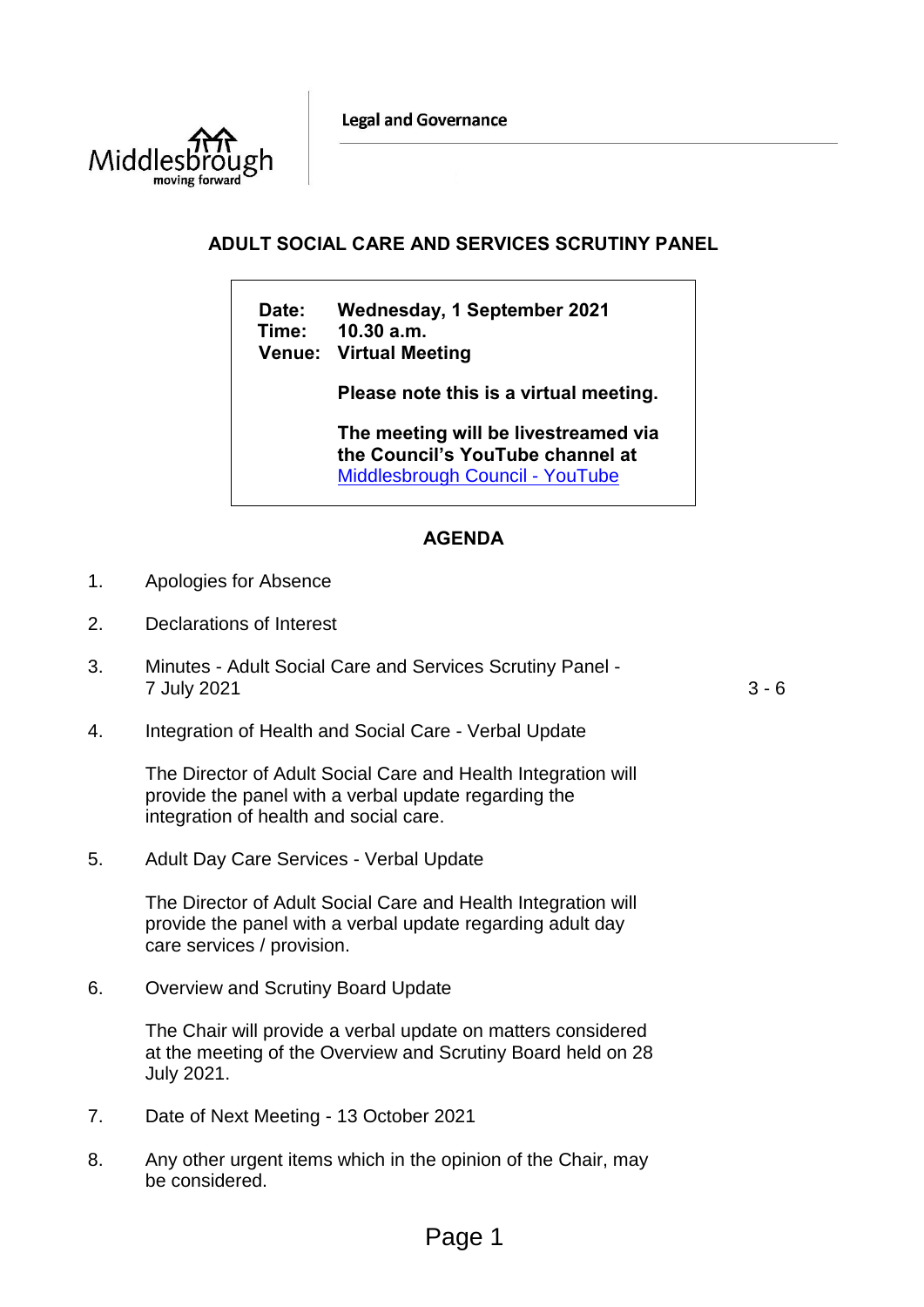Charlotte Benjamin Director of Legal and Governance Services

Town Hall Middlesbrough Monday 23 August 2021

# MEMBERSHIP

Councillors J Platt (Chair), G Wilson (Vice-Chair), D Coupe, D Davison, D Jones, G Purvis, D Rooney, Z Uddin and J Walker.

# **Assistance in accessing information**

**Should you have any queries on accessing the Agenda and associated information please contact Chris Lunn, 01642 729742, chris\_lunn@middlesbrough.gov.uk**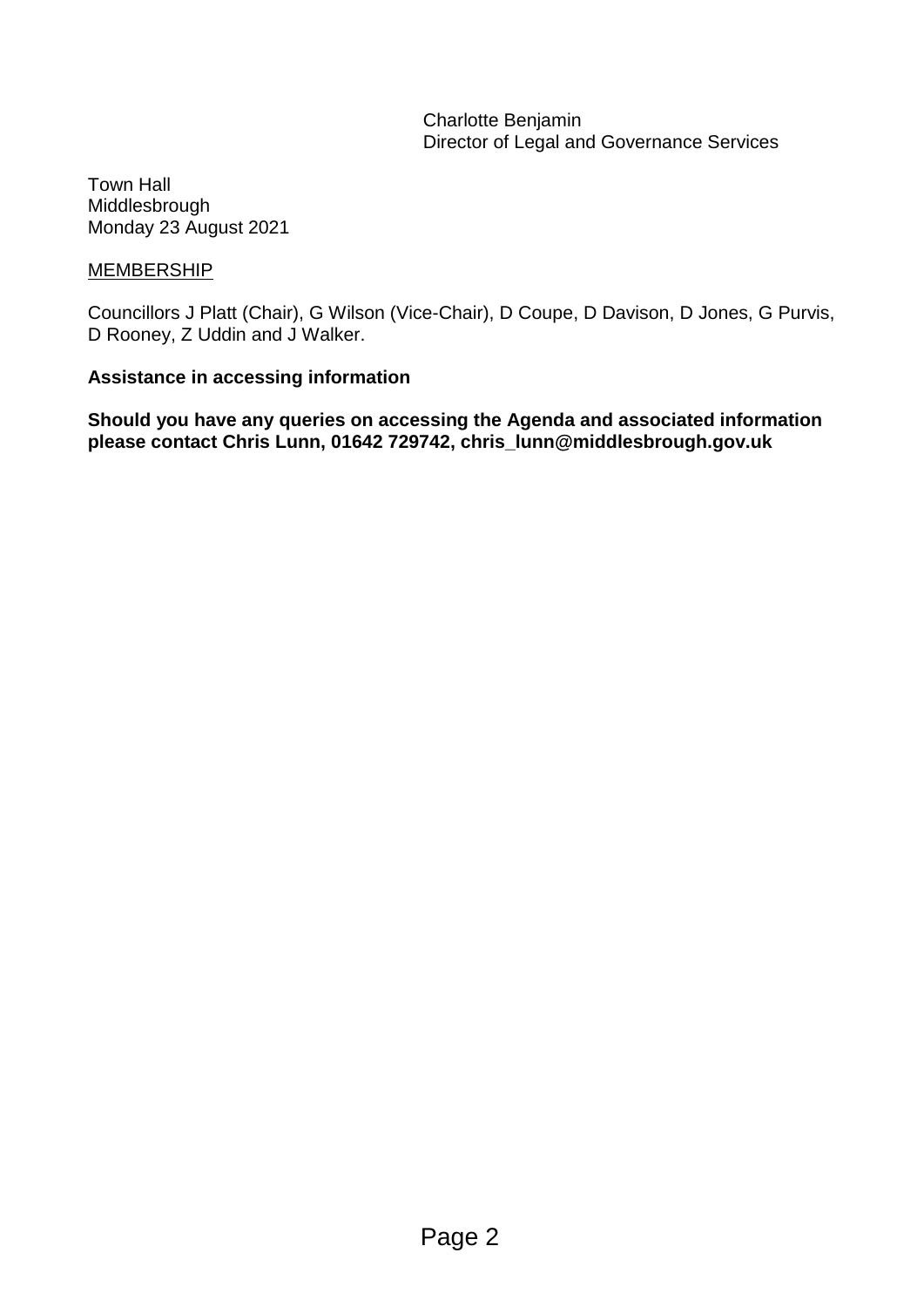## **ADULT SOCIAL CARE AND SERVICES SCRUTINY PANEL**

A meeting of the Adult Social Care and Services Scrutiny Panel was held on 7 July 2021.

- **PRESENT:** Councillors J Platt (Chair), G Wilson (Vice-Chair), D Coupe, D Davison, D Jones, Z Uddin and J Walker.
- **OFFICERS:** C Lunn and E Scollay.

**APOLOGIES FOR ABSENCE:** Councillors G Purvis and D Rooney.

#### **DECLARATIONS OF INTEREST**

There were no declarations of interest received at this point in the meeting.

#### **MINUTES - ADULT SOCIAL CARE AND SERVICES SCRUTINY PANEL - 14 APRIL 2021**

The minutes of the Adult Social Care and Services Scrutiny Panel meeting held on 14 April 2021 were submitted and approved as a correct record.

#### **OVERVIEW OF SERVICE AREA**

The Director of Adult Social Care and Health Integration was in attendance to provide an overview of the service area.

The Director made reference to the operation of Adult Social Care in relation to strategic priorities, which were built into the Council's Strategic Plan; directorate priorities, which were also visible through the Strategic Plan; and to current key issues.

Prior to detailing the current key issues to the Panel, the Director responded to a number of questions that Members had.

A lengthy discussion ensued in relation to Adult Social Care finance and the provision of services, which covered the following matters/topics:

- The budget setting process for Adult Social Care and how the figures were calculated in terms of the Council's input, together with individual contributions (i.e. means testing).
- The impact of the COVID-19 pandemic, including the increasing number of temporary residential care placements that needed to be finalised with permanent arrangements, and an inflation in some community care package costs. It was envisaged that following what had been a very peculiar year, which had offered some savings through a reduction in the number of people in residential care, this year would be artificially more expensive as a consequence of dealing with people in the wrong place, and the recovery costs. Work was currently taking place in relation to the impact of COVID-19 and projecting for the year ahead. It was explained that the underspend from last year would provide a 'recovery reserve' of almost £1.6m this year, which would be available to help manage any unpredicted costs that may arise. This year would be complicated and require very close financial monitoring. **Example 16 Agenda Item 3**<br> **Agenda Item 3**<br> **And SERVICES SCRUTINY PANEL**<br>
Trivias Scruttiny Panel was held on 7 July 2021.<br>
Chair), G Wilson (Vice-Chair), D Coupe, D Daviso<br>
and J Walker.<br>
Ilay.<br>
is and D Rooney.<br>
sive a
- Middlesbrough's demographics in terms of means testing and the financial support that the Council provided for residential care placements.
- The current state of Adult Social Care nationally and the anticipated release of a Government Green Paper in this regard.
- Ownership of care homes and the commissioning of care services.
- Achievement of value for money and the appropriate level of quality for the Council and residents (reference was made to a piece of work currently being undertaken in respect of Levick Court, which was the only residential unit owned by the Council, and achieving best value of money for that).
- Regulation of care homes, i.e. external regulation and internal regulation. It was explained that the Care Quality Commission (CQC) was the external regulating body and the inspectorate of care homes, which in effect provided license to operate and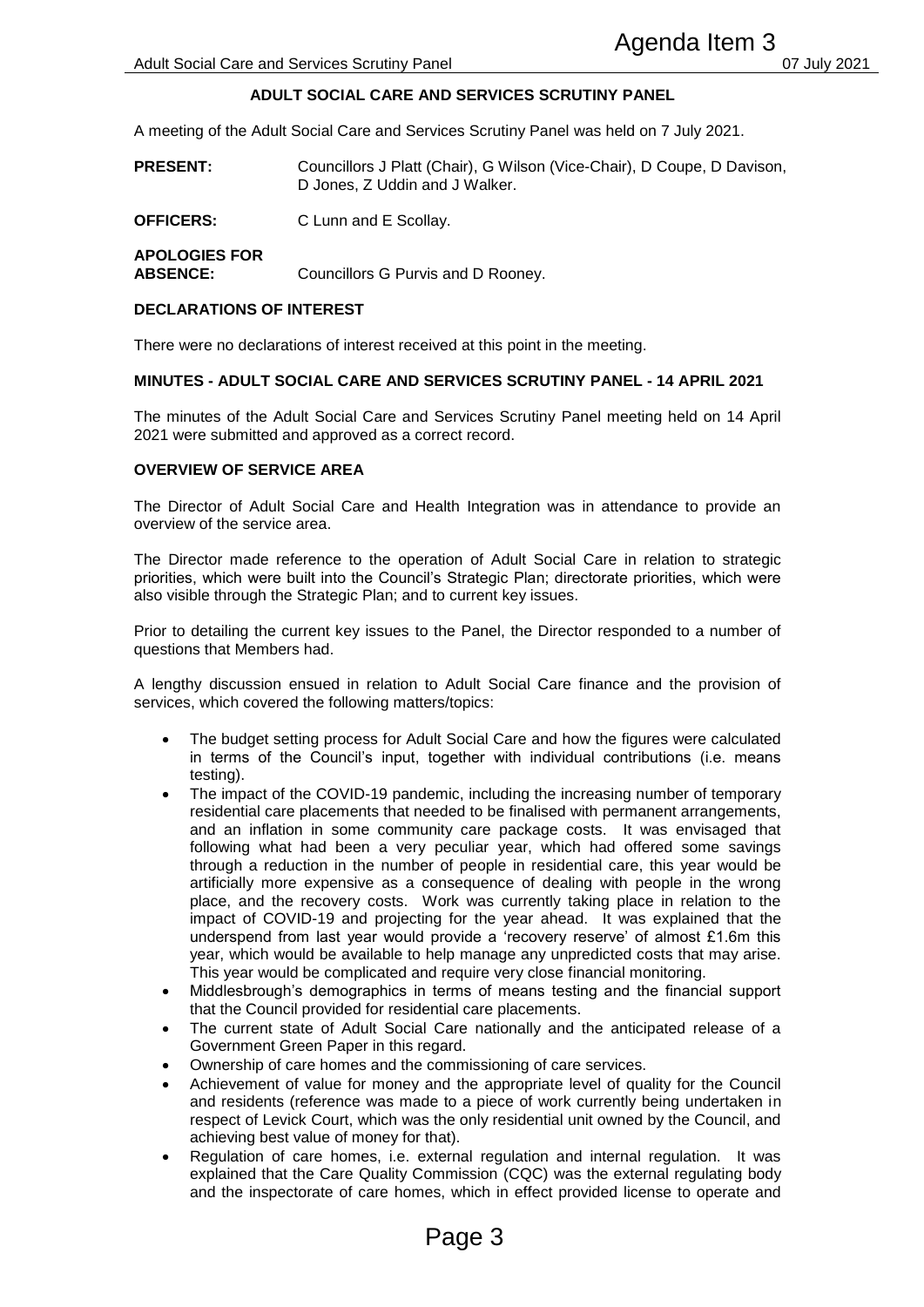monitored standards. The Council shared intelligence with the CQC and worked with them. From an internal perspective, the Council operated its own quality marker, whereby Contracts and Commissioning Officers would carry-out inspections against contractual terms, which resulted in star ratings and subsequent differential charging rates (depending upon the facilities that care homes had). Reference was also made to monitoring care homes from a safeguarding perspective, i.e. responding to any concerns raised.

- With regards to the current state of Adult Social Care nationally and the need for reform, reference was made to the boundaries between the NHS and social care in terms of funding, and the systems that had been established locally to help determine how costs would be met. Financial models were currently being discussed by the Government, with a Green Paper currently awaited.
- A Member commented on the inevitable rising cost of care; an ageing population; the attitudes, expectations and planning that will be needed in relation to means testing and individuals being required to pay for/contribute to their care costs; and the importance of ensuring that the Council achieved good value for money where it was being expended.
- In respect of financial assessment (means testing), Members heard that one of the challenges for Middlesbrough was that the area had a large number of financially disadvantaged individuals who were not required to pay for their care, more so than in many other Local Authority areas. In addition, it was indicated that Middlesbrough had a community where people did spend a greater percentage of their adult lives dealing with chronic ill health, before passing away prematurely. Consideration was given to the Care Act and the notion of tertiary prevention in this regard, i.e. providing support to individuals earlier in order to stop health problems exacerbating (wherever possible). It was felt that investment in taking preventative measures, such as providing physical interventions (e.g. diet, clean air, increased exercise) would offer a more sustainable basis for looking at cost reduction, as opposed to focusing solely on the value for money issue. Preventative measures, however, did take time to implement, which required both commitment and consistency.
- In response to a query regarding financial assessment and the selling of property/treatment of capital, it was explained that there was a complex set of regulations around this. If a person needed to enter residential care and they owned their own property, they would not be required to sell their house at the point of entering residential care. In some instances, a charging order could be placed on the home, which in essence meant that the Local Authority received its portion of the value of the house when the person passed away. The purpose of the charging order was to allow the asset to increase in value or to provide income. In terms of the treatment of capital in cases where relatives also resided in the respective property, there was also a set of regulations around that, which would depend on particular circumstances.
- Members discussed the preference for supporting residents to live independently in their own homes for longer; the number of care home places per head of population that Middlesbrough used, which historically had been one of the highest nationally; the alternative options to entering care homes, including extra care housing; progression that had been made within the care home sector over the last circa. 15 years, including an increase in the variety of activities offered to residents, improved regulation and more sophisticated contract monitoring and safeguarding processes; and ensuring that the needs of individuals were met.
- In response to an enquiry regarding respite services, Members heard that Adult Social Care had operated with suspended and then subsequently limited day care and respite services during the pandemic, although those services were now resuming. It was indicated that the ongoing limitation for the service referred to social distancing regulations and a reduction in room capacity numbers. It was unclear at the present time as to what would happen once restrictions were eased on 19 July 2021.
- The Panel heard that in addition to individuals residing in residential care homes or within their own homes, extra care (assisted living) and independent supported living provision was also available. Extra care support provided individuals with a tenancy within a semi-communal building, with care being provided by a contracted agency. Independent supported living usually consisted of establishing a contract with a housing provider to purchase and set-up a property, which could then accommodate two or three individuals with learning disabilities. Another care provider would then be commissioned to provide support to those individuals.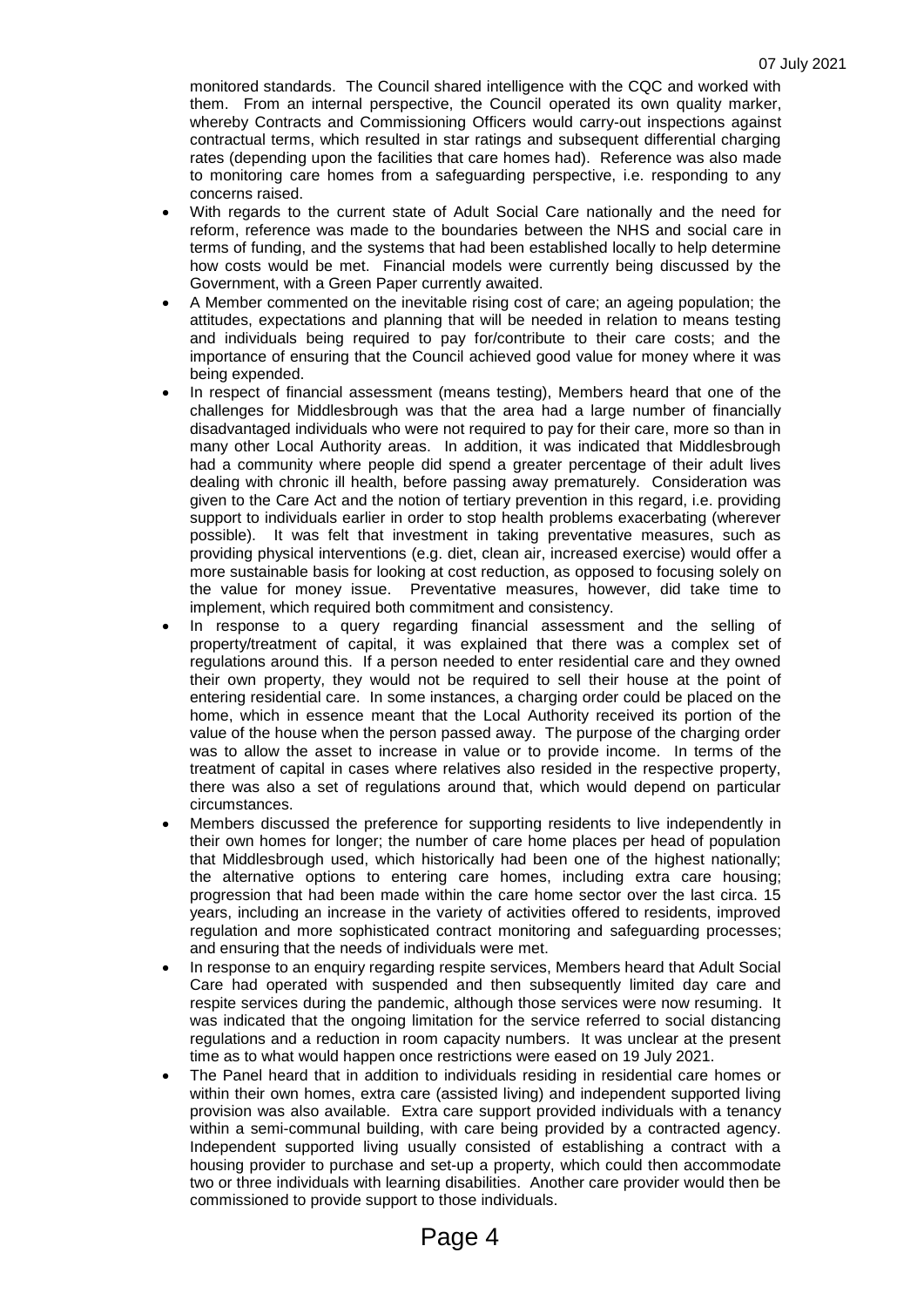Following this discussion, the Director outlined the key issues currently facing Adult Social Care, as follows:

- Volume and complexity of cases it was explained that following a quiet spell during the pandemic, all aspects of the service were now exceptionally busy, with an increase in more complex cases also being seen.
- Domestic Abuse Bill Members heard that following new legislation, the Local Authority's responsibilities in terms of meeting the needs of victims of domestic abuse had broadened. A needs assessment in respect of this had recently commenced.
- Integrated Care System reference was made to the reconfiguration of health services and the current uncertainties regarding the impact that this may have for health services commissioned locally.
- Blended working arrangements Members were advised that in response to the pandemic, staff would be offered a blend of office and remote working from home. It was explained that social workers learnt by osmosis, spending time with colleagues and shadowing experienced members of staff. It was also how social workers decompressed after stressful events, by discussing matters with their colleagues. It was felt that these changes would require a period of adjustment.
- Workplace stress it was highlighted that staff, without exception, had been magnificent during the pandemic. Many social workers had been required to continue carrying-out visits throughout the COVID-19 period, and there was a feeling of concern that stress would manifest itself during the 'returning to normal' process.

The Chair thanked the Director for the information presented.

#### **NOTED**

### **SETTING THE SCRUTINY PANEL'S WORK PROGRAMME 2021/2022**

The Democratic Services Officer submitted a report, the purpose of which was to assist Members of the Panel to consider and agree its work programme for the 2021-2022 Municipal Year.

A list of topical issues and the suggestions received in respect of the Scrutiny Panel's remit were contained in the submitted report. It was suggested that the Scrutiny Panel should select a maximum of two topics for full review, along with several short topics and updates. It was noted that there was one review from the previous year to be completed: 'Support for Carers'.

The Director of Adult Social Care and Health Integration was in attendance at the meeting and provided additional information as requested by Panel Members.

Members discussed the information provided by Officers at the meeting, the topics suggested in the report and suggestions received from Councillors.

Following discussion, the Panel Members agreed the following topics for review:

Main Topics:

- 1. Adult Social Care Finance Residential Care and ensuring Value for Money
- 2. The Role of the Voluntary Community Sector (VCS) in Supporting Adult Social Care (with a focus on COVID-19 recovery)
- 3. Support for Carers (postponed from 2020-2021)

Short Reviews/Information/Updates:

- 4. Adult Day Care Services
- 5. Ageing Better Middlesbrough (ABM) Update and Future / Legacy Planning.

Following discussion regarding an appropriate timeframe to recommence the postponed 'Support for Carers' investigation, it was agreed that this would be revisited at the end of the Municipal Year if time permitted, or placed on the 2022-2023 Work Programme if not.